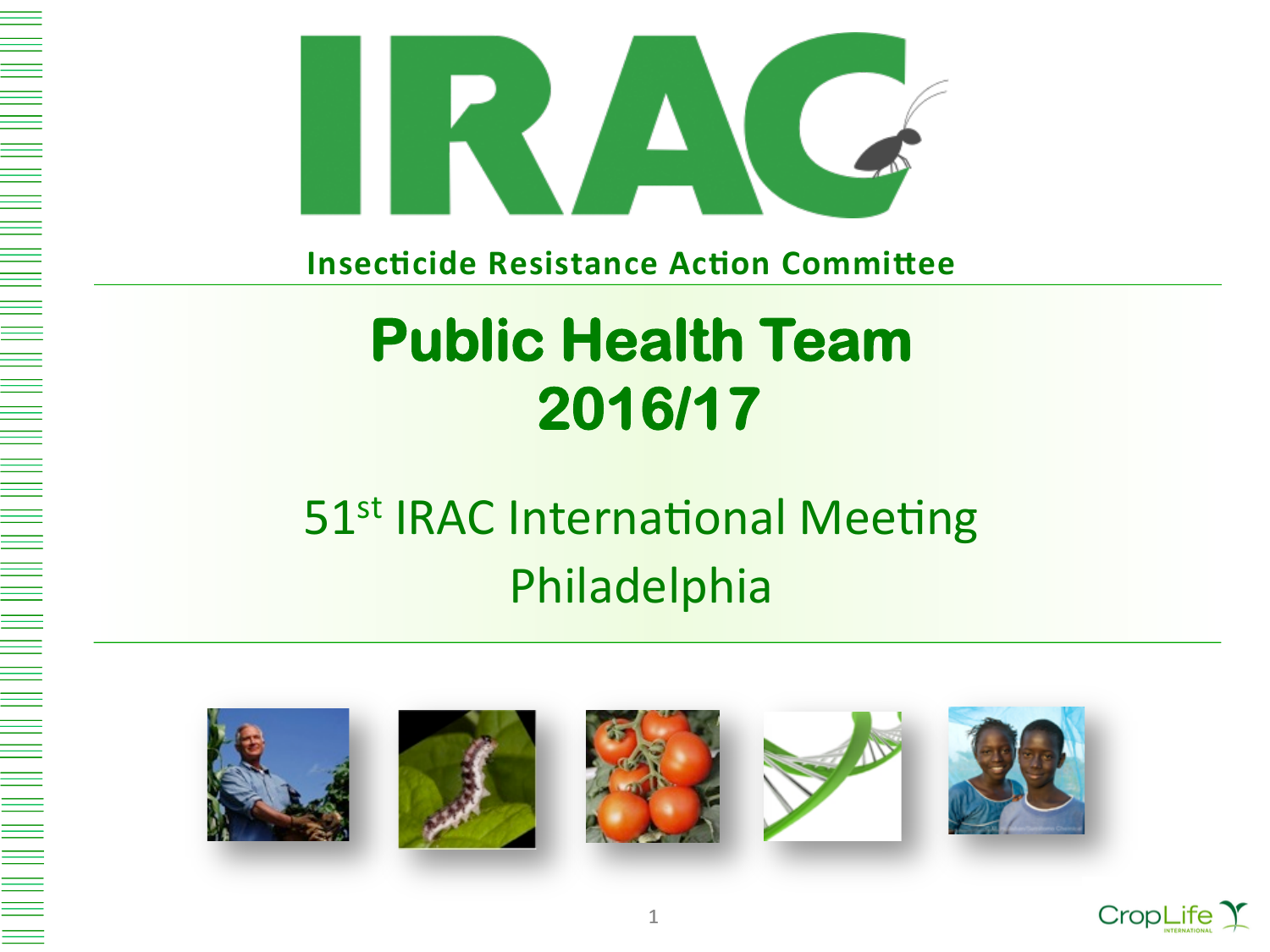## **Team Overview**

- Scope: insect vectors of disease and hygiene/nuisance pests
- Identify potential, new or existing resistance issues. Set up Team Working Groups or Focal Points as necessary
- Provide expert input into IRM initiatives with identified partners
- Preparation of Public Health communication material
- Develop IRAC methods for hygiene pests

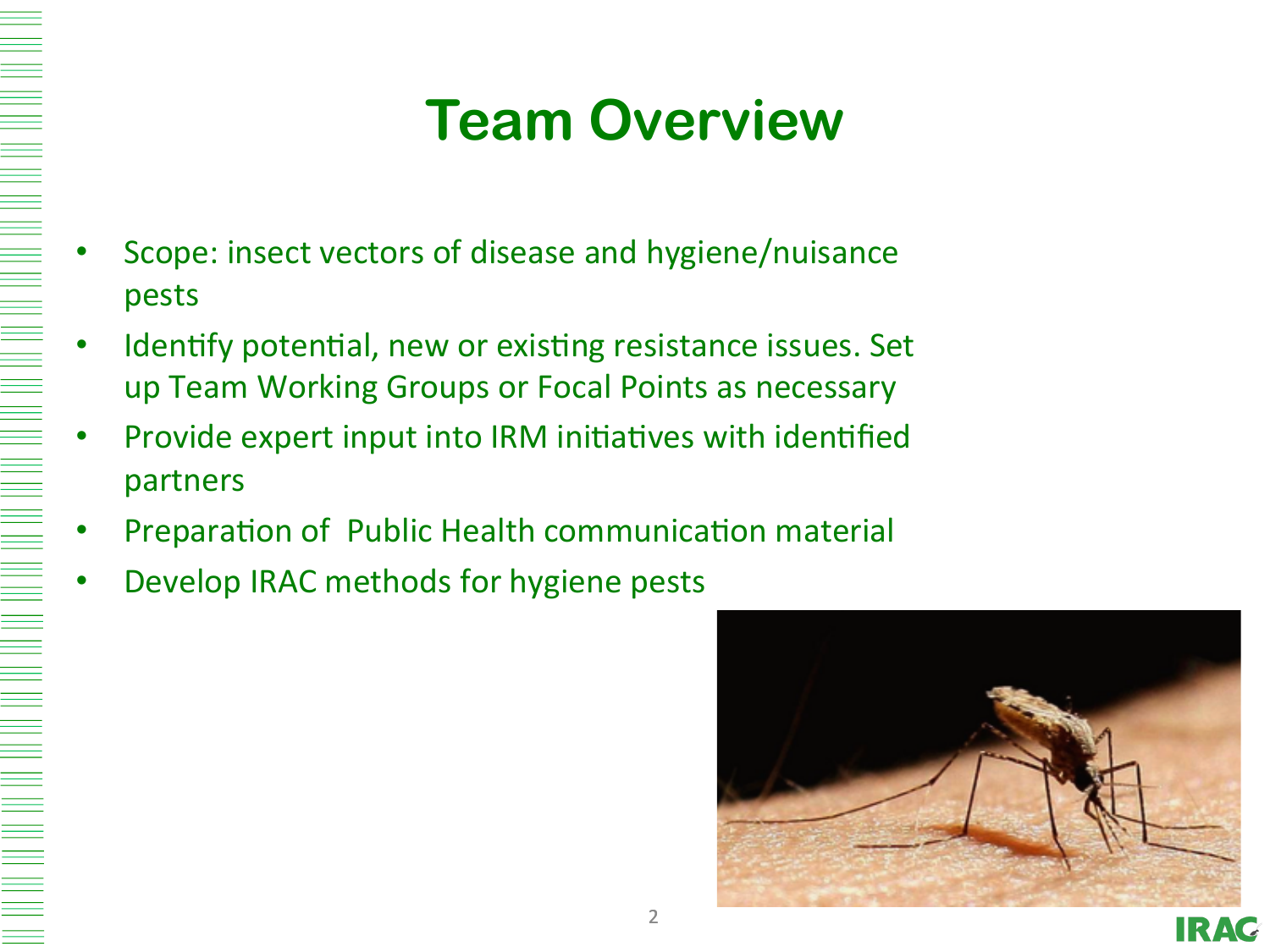#### **Team membership**

Chair: Mark Hoppé Syngenta Deputy chair: Helen Pates Jamet Vestergaard

Members: 

James Austin **BASF** Ronda Hamm **Dow** Sebastian Horstmann Bayer Crop Science Ralf Nauen **Bayer Crop Science** Alan Porter **APA** 

John Invest **Sumitomo** chemical UK **John Lucas Conserversity Conserversity** Sumitomo chemical UK Melinda Hadi **Calculary** Vestergaard deputy rep

Non industry observers:

David Malone **IVCC** Graham Small **IVCC**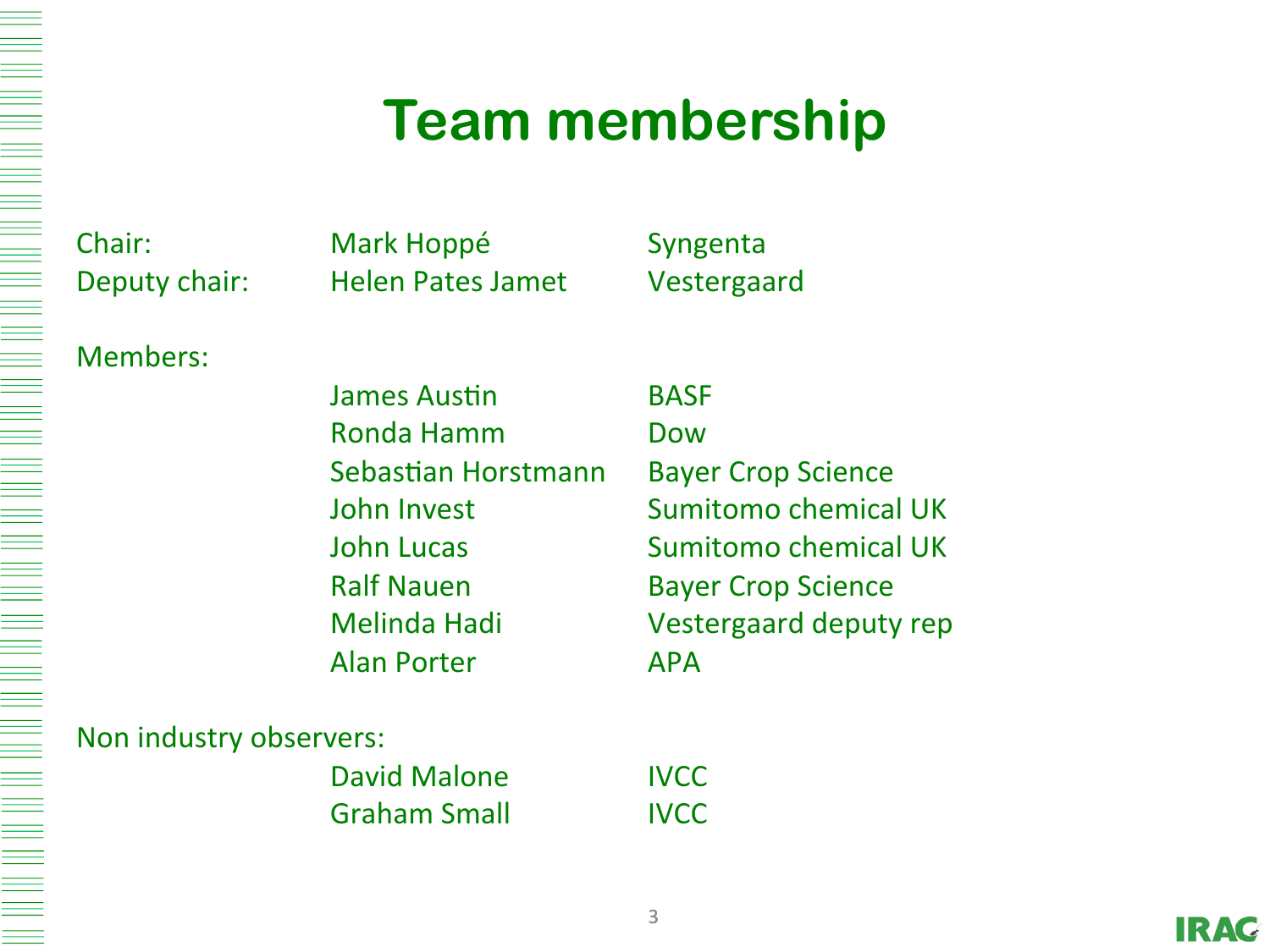#### **2016/7 Objectives**

| <b>Goals</b>                                                                                                               | <b>Objectives</b>                                                                                                                                                                                                                                                                                                                                                 | <b>Date</b>                              |
|----------------------------------------------------------------------------------------------------------------------------|-------------------------------------------------------------------------------------------------------------------------------------------------------------------------------------------------------------------------------------------------------------------------------------------------------------------------------------------------------------------|------------------------------------------|
| Identify potential, new or<br>existing resistance issues.<br>Set up Team Working<br>Groups or Focal Points as<br>necessary | • Monitor and report to the Executive on any potential, new or existing national, regional or global resistance issues<br>that could require action by IRAC e.g. Vectors and Hygiene Pests. Research the issues and report to the Executive on<br>a recommended plan of action including the extent of the problem and whether and how it should be best tackled. | Ongoing                                  |
| Provide expert input into<br>IRM initiatives with<br>identified partners,                                                  | • Set up a schedule of IRAC PH Team conference calls, meetings for 2016/17. Identify and invite relevant experts and<br>observers from groups interested in Public Health IRM e.g. vectors, hygiene pests (WHO, Gates Foundation, IVCC) to<br>participate and ensure that IRAC as an expert group provided input into relevant IRM initiatives.                   |                                          |
| interact with groups<br>working in the same field                                                                          | • Promote routes of communication with third parties, to disseminate IRM information, e.g. LinkedIn group<br>• Support WHO, VCWG, etc., with IRM activities                                                                                                                                                                                                       | Ongoing                                  |
| and participate/organise<br>relevant meetings.                                                                             | • Organise a PH team face to face meeting as part of the ICUP in Birmingham UK, July 2017                                                                                                                                                                                                                                                                         | Q2 2017                                  |
| Formulate the IRAC<br>position on ongoing<br>questions and issues as<br>these arise                                        | . Promote the rational use of mixtures/combinations and synergists in VC<br>• Participate with third parties to identify and promote best practice insecticide resistance monitoring, and results<br>interpretation                                                                                                                                               | Ongoing                                  |
| Preparation of Public<br><b>Health communication</b><br>material                                                           | • Review and maintain educational material so that it remains up to date and relevant<br>• Production of educational presentations, based on VM, that can be used by third parties<br>• Develop training modules that can be used for continual education credits in PPM industry<br>• Produce articles on IRM for trade journals, etc.                           | Ongoing<br>Q4 2017<br>Q4 2017<br>Ongoing |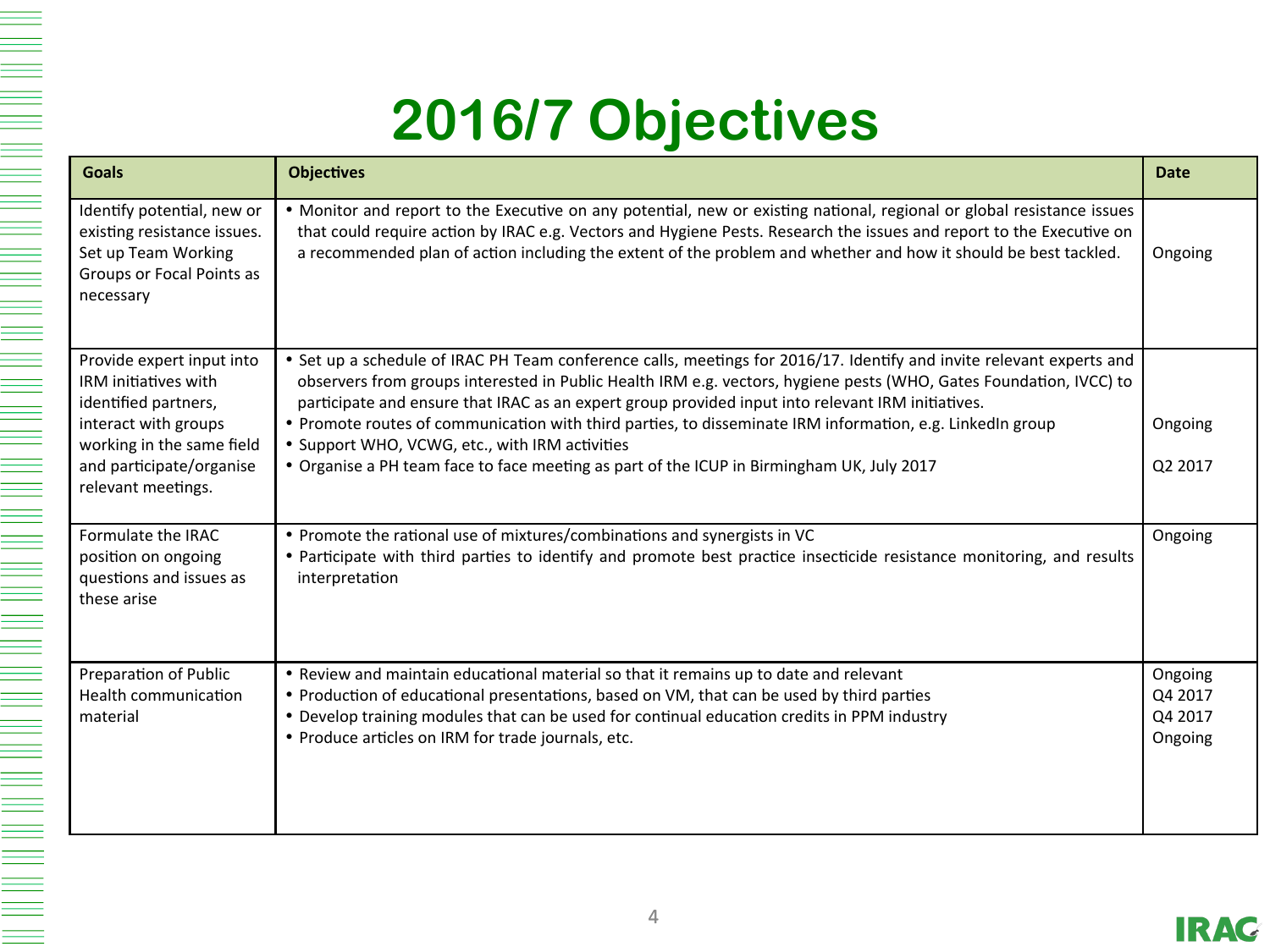- "Since 2011, the level of pyrethroid resistance in the major malaria mosquito, *Anopheles coluzzi*, has increased to such an extent in Burkina Faso that none of the long lasting insecticide treated nets (LLINs) currently in use throughout the country kill the local mosquito vectors." Toé *et al* 2015
- "The frightening thing is, that a mutation has been found at every other base pair. Every mutation that could occur, has occurred, it is just a matter of selection now." Prof. Janet Hemingway speaking at the VCWG IRM/IRS work stream meeting, Feb 2017
	- Referring to the findings of the Malaria Genomic Epidemiology Network (MalariaGEN), 1000 Anopheles gambiae genome project, which has now sequenced 3000 An. *gambiae*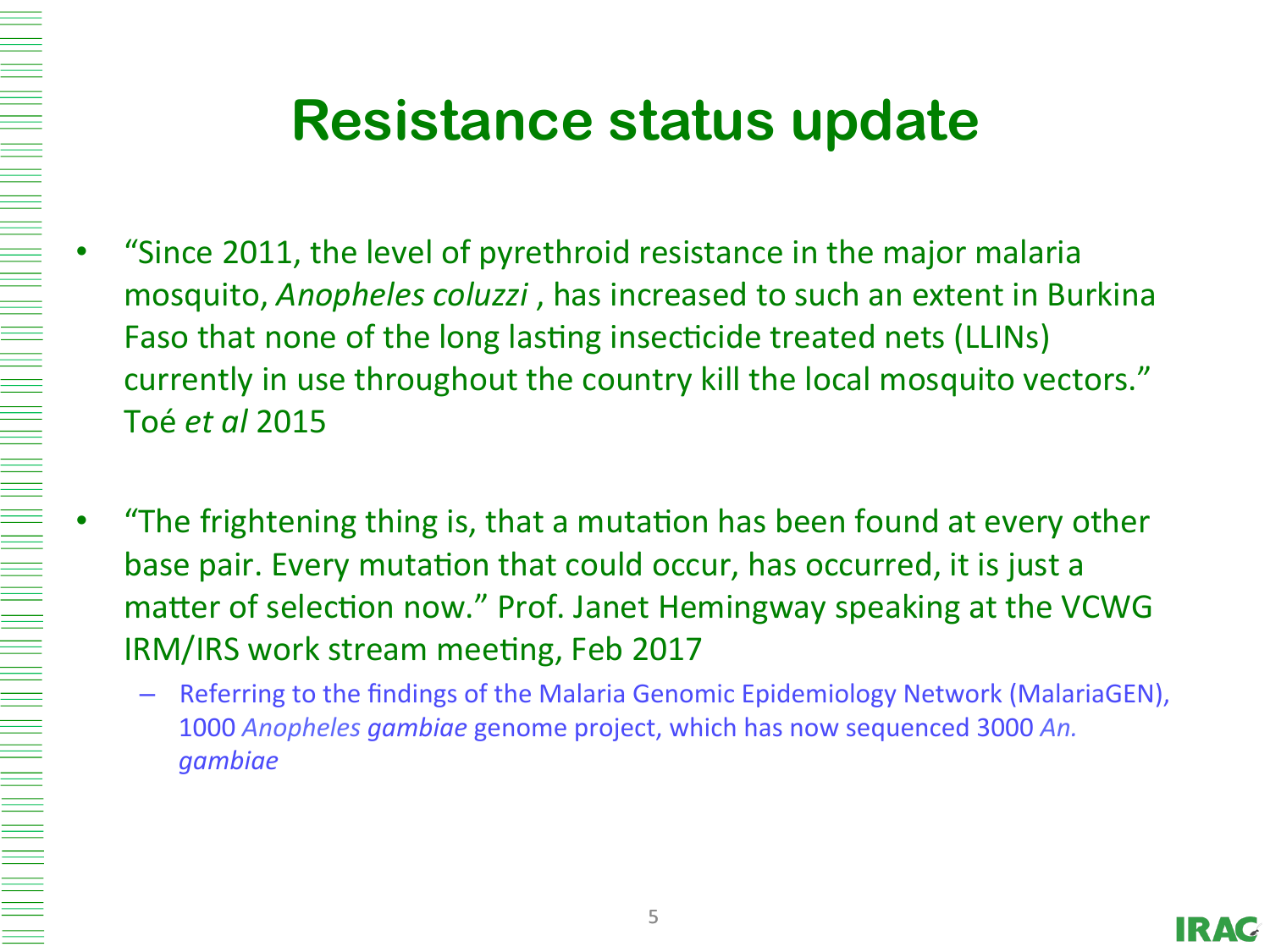#### Does resistance matter?

- $-$  "There was no evidence of an association between malaria disease burden and pyrethroid resistance across all locations.
- There was evidence that LLINs [Long Lasting Insecticide treated Nets] provided personal protection against malaria in areas with pyrethroid resistance. There was no difference detected in LLIN effectiveness between higher and lower pyrethroid resistance"
	- WHO-coordinated multi-country evaluation. Implications of insecticide resistance for malaria vector control. November 2016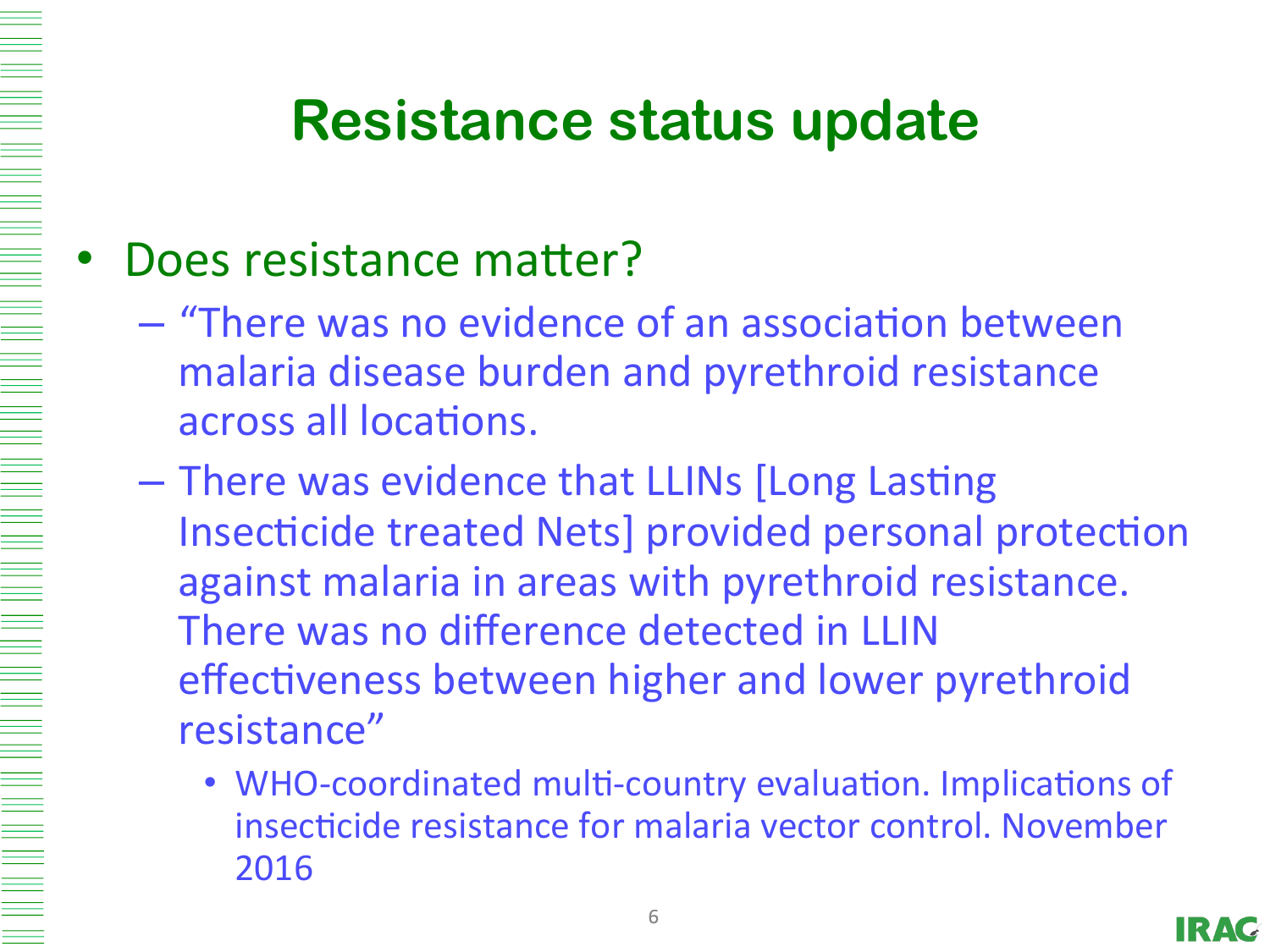#### Does resistance matter?

- WHO have no evidence to suggest it is impacting malaria control...
- IRAC was initially on the steering committee of this 14 million USD (BMGF funded) multi-year and country project. The invitation was withdrawn by WHO due to concerns over the potential for conflicts of interest\*
- $-$  There are a number of reasons to challenge the high level conclusions of this study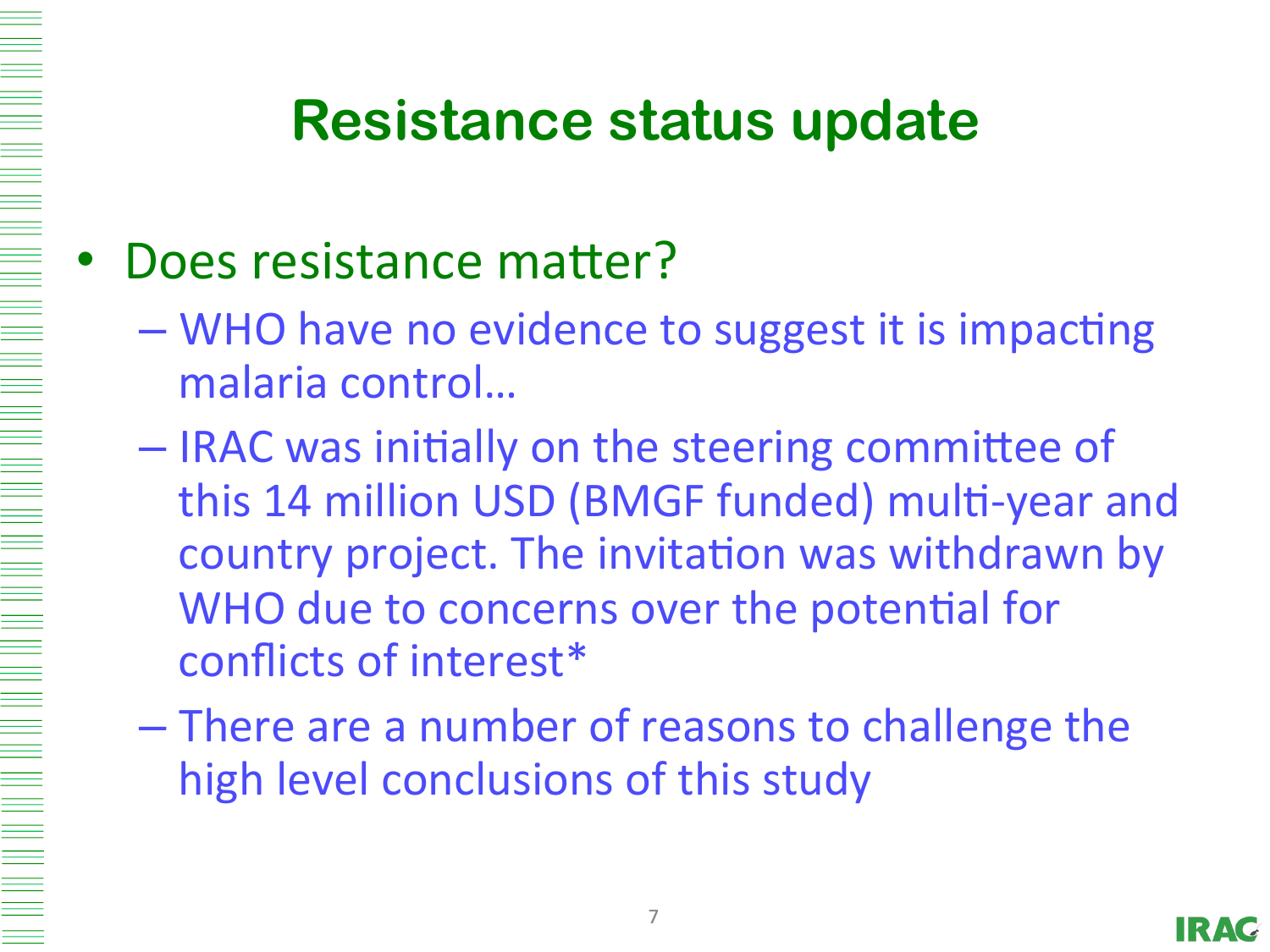#### Does resistnace matter?

- $-$  In Ghana, when switching from pyrethroid IRS to nonpyrethroid IRS (Indoor Residual wall Spraying) incidence of malaria significantly fell
- $-$  In Sudan (in WHO study) when switching from LLIN plus pyrethroid IRS to LLIN plus non-pyrethroid IRS, malaria indices fell
- $-$  Pyrethroid LLINs still offer some protection, but if the mosquitoes were not resistant, greater levels of malaria reduction would be achieved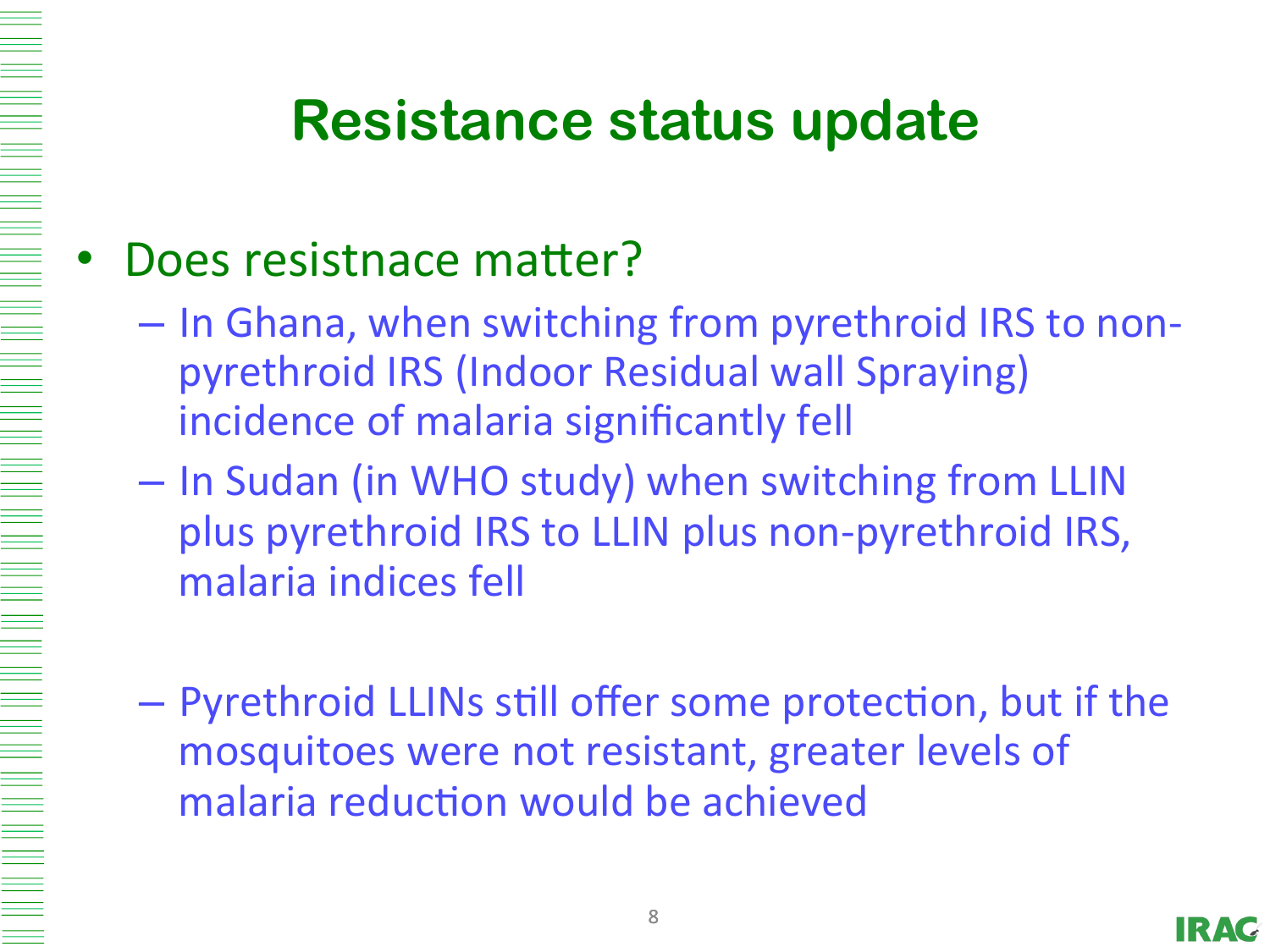- In recent years the awareness, and incidence, of insect vector borne disease has increased
	- Zika
		- Said to have impacted the tourist industry in Porto Rico by 100s of millions of USD alone. Similar impact on wider Caribbean
	- Dengue
	- Yellow fever
		- Resurgent in Africa and South America leading to vaccine rationing
	- Chikungunya
- All vectored by Aedes mosquitoes sporadic data, but high levels of insecticide resistance found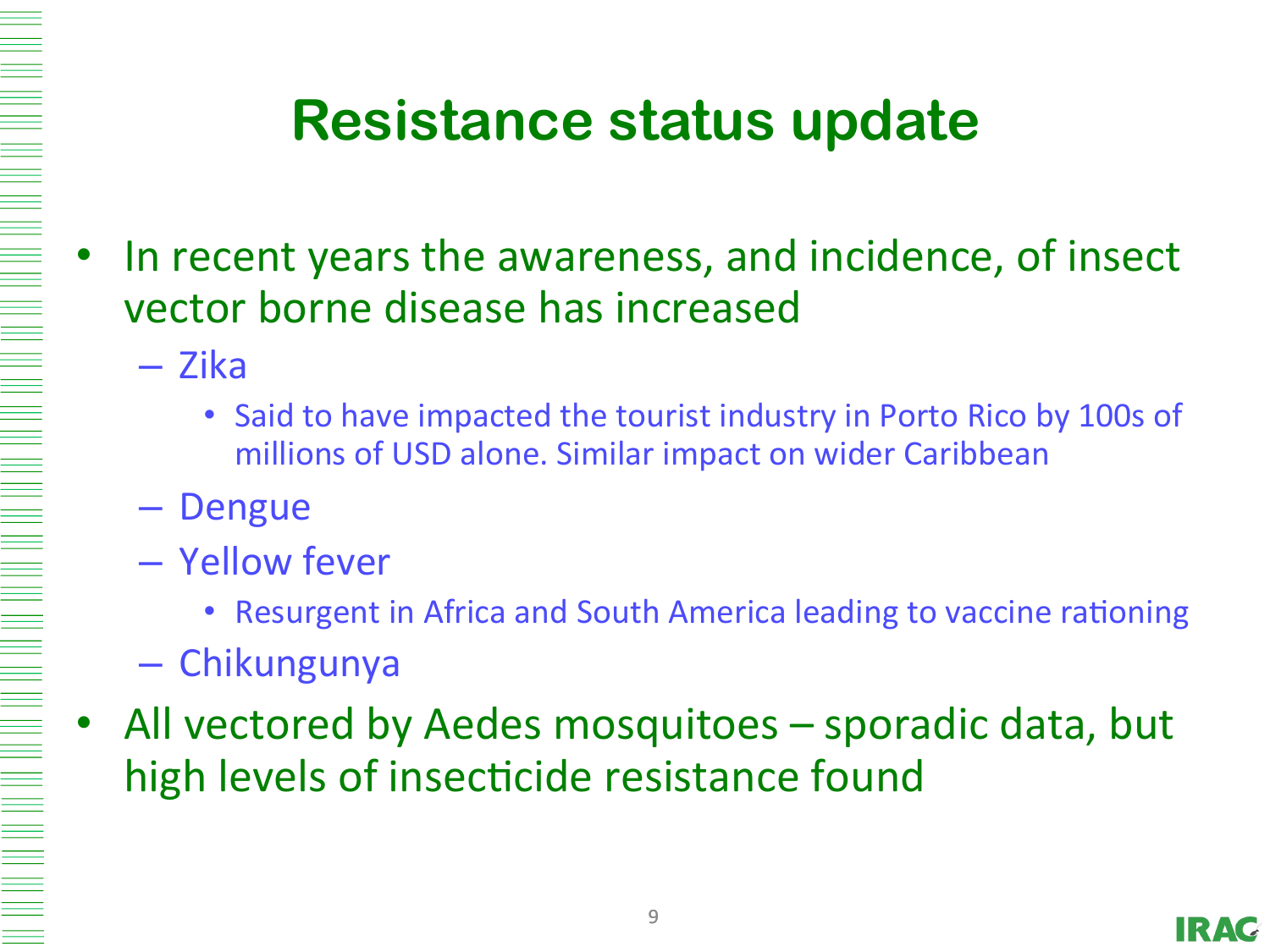- It is anticipated that during the next decade a number of novel insecticides will be developed, or repurposed, for vector control, from novel, to VC, insecticide mode of action classes
	- $-$  With new insecticides available, to which anopheline mosquitoes are susceptible, there will be the opportunity to undertake effective resistance management, perhaps for the first time in 30 years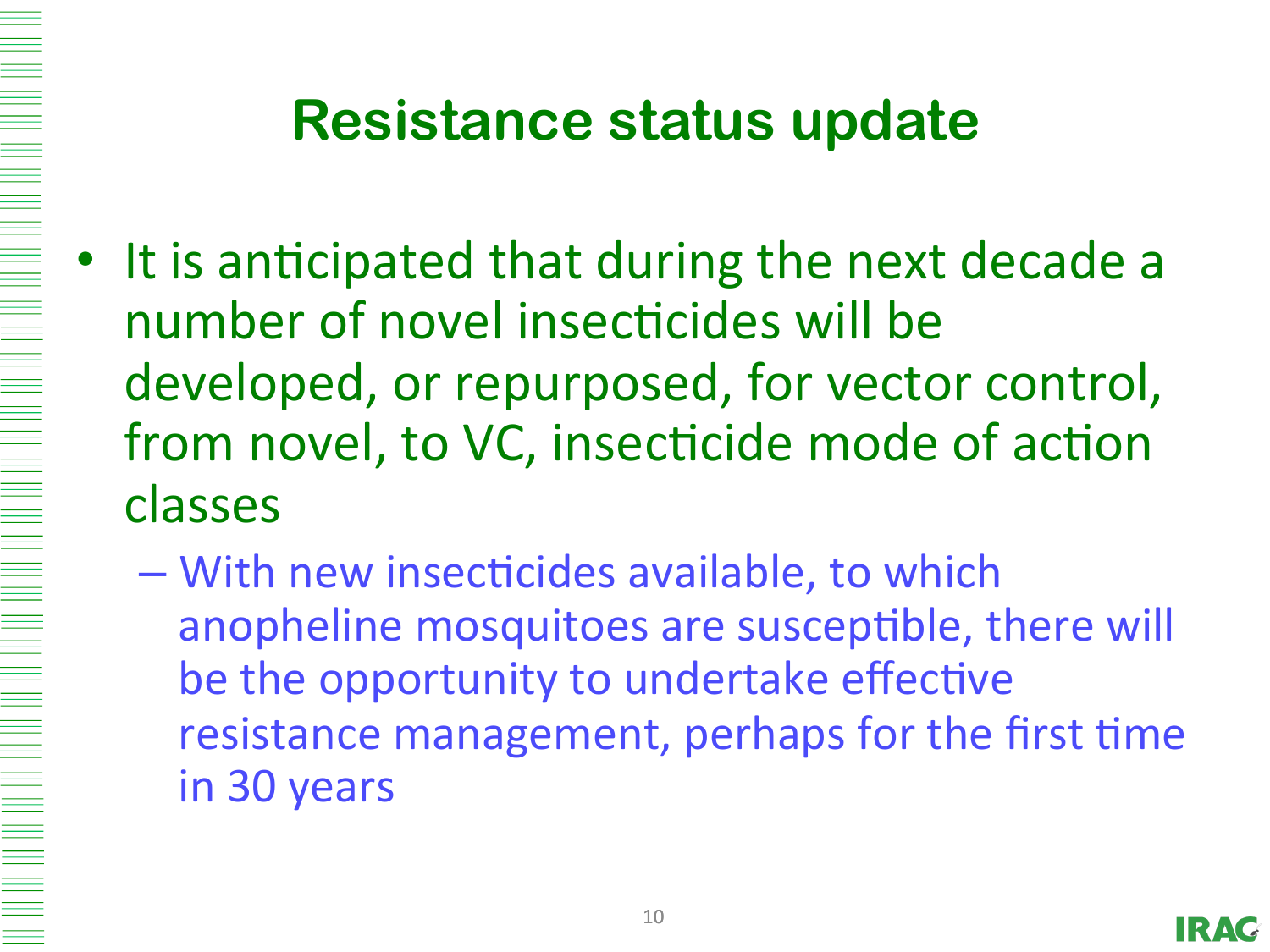- IRAC therefore has an opportunity to represent the industry members developing these insecticides to ensure that best practice IRM is implemented when they first reach the  $market - not just for malaria, but all mosquito$ vectored pathogens
	- Maximising the utility of these life saving interventions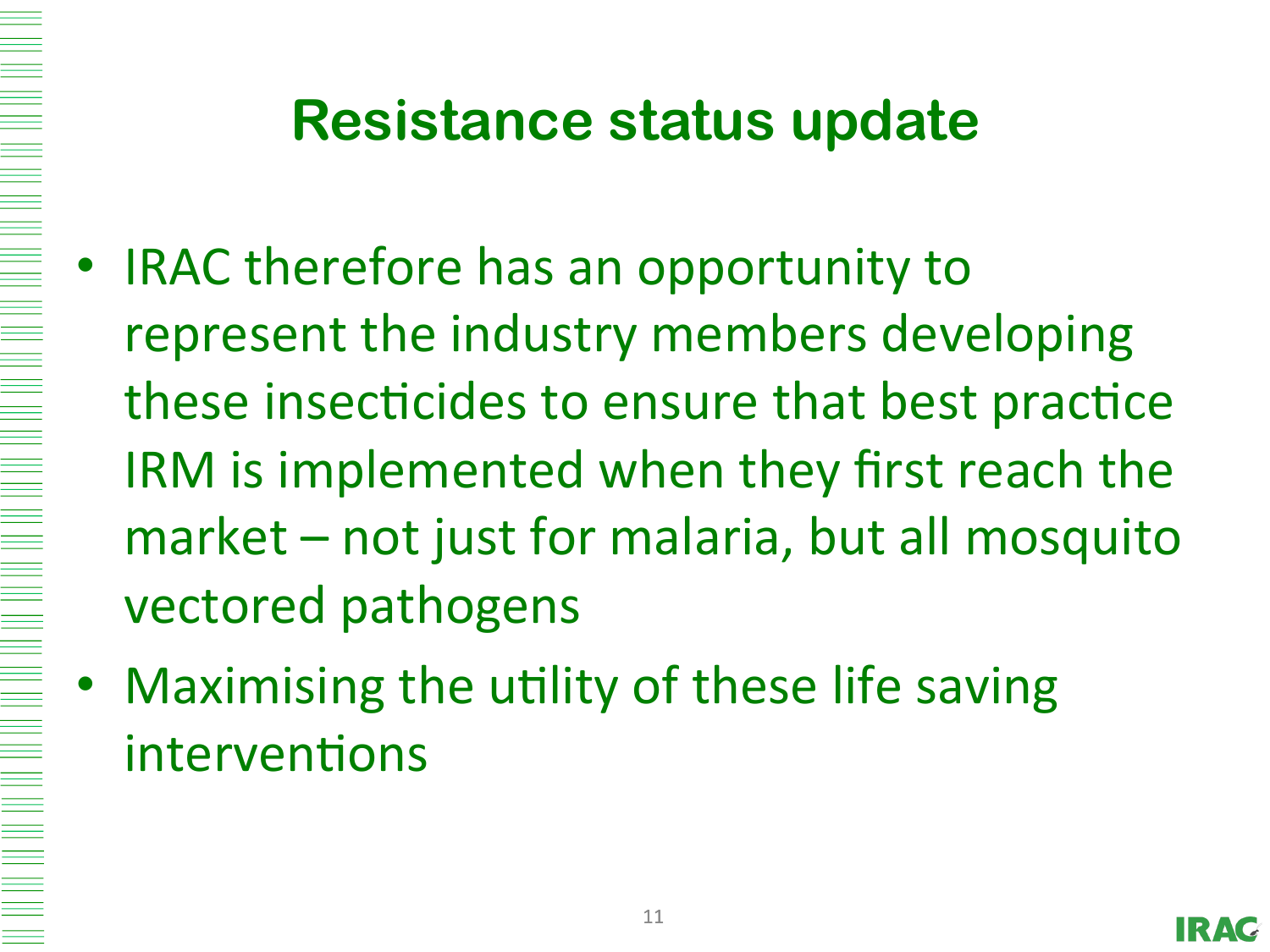## **Activities**

- Insecticide resistance is now seen as the biggest threat, not just to malaria control, but other mosquito vectored diseases, e.g. dengue, yellow fever and Zika
	- $-$  The IRAC PH team and its members are involved with a number of initiatives with third parties and aim to provide a consistent and coordinated "industry" voice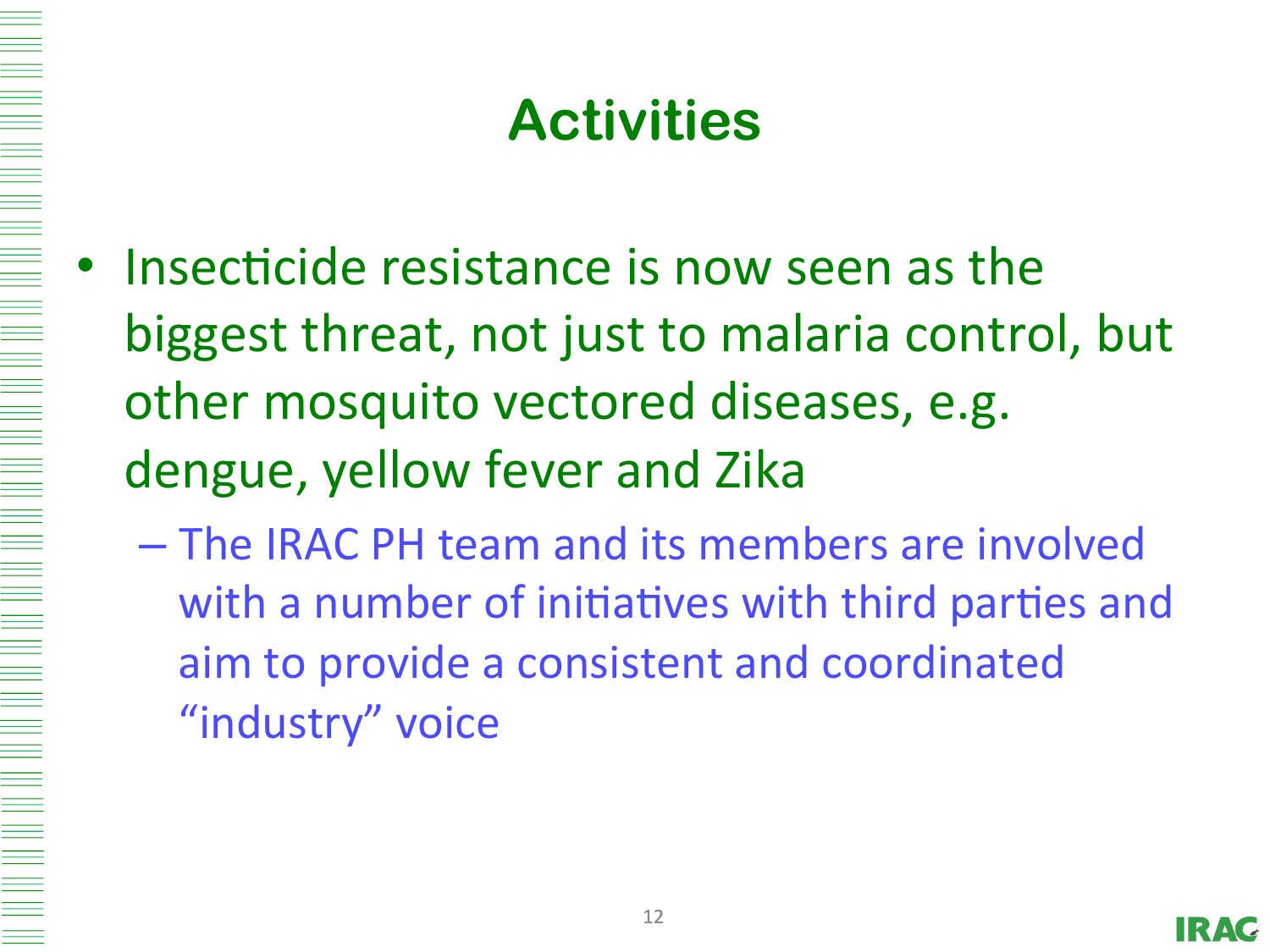# **Activities**

- Initiatives and groups IRAC PH team members are involved with include:
	- WHO
	- RBM Vector Control Work Group
	- Innovation 2 Impact
	- Working party to update WHO test procedures for monitoring insecticide resistance
	- Academic institutes
	- $-$  Etc.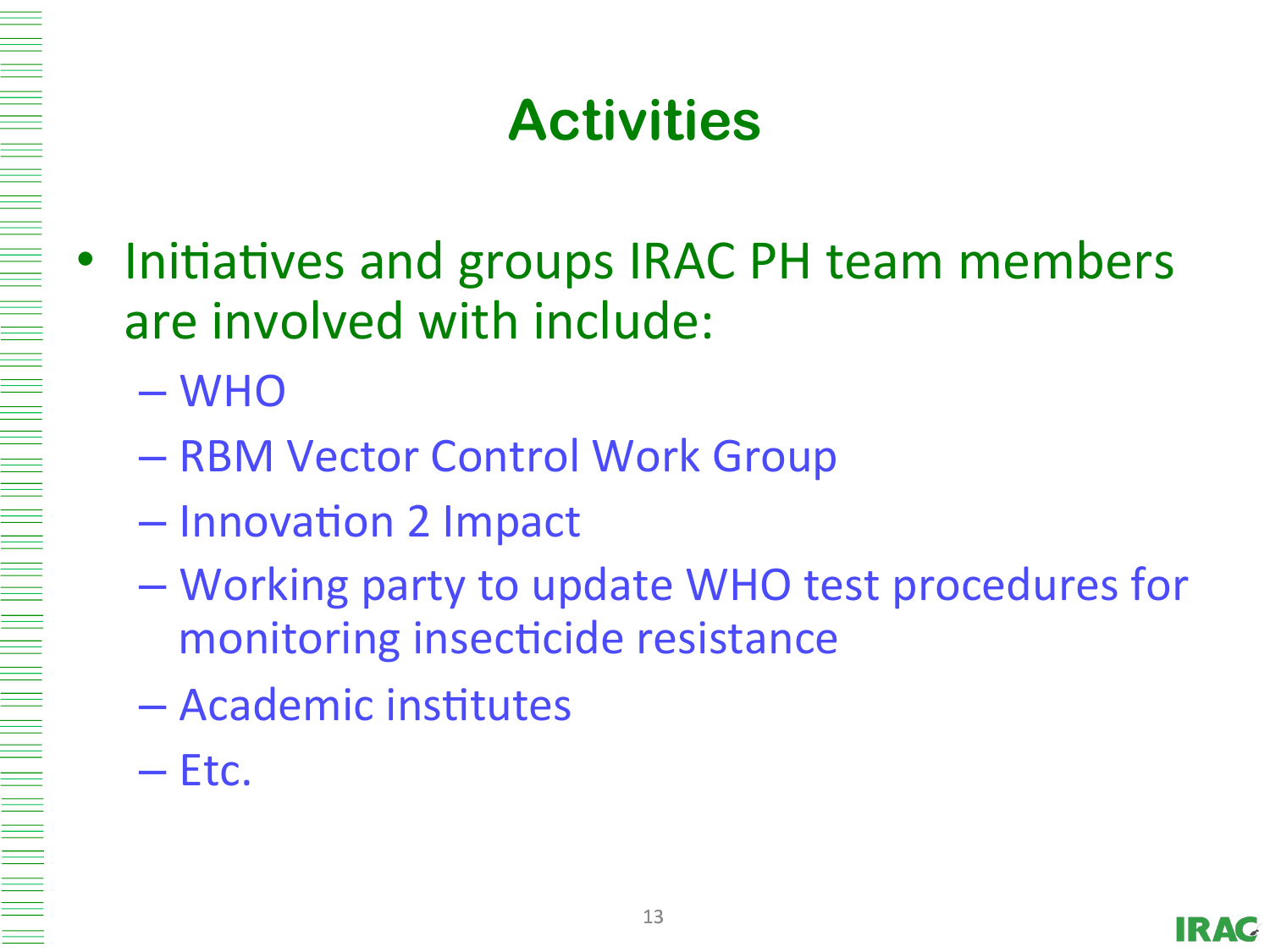# **Challenges**

- Everyone is in the VC resistance game
	- Ca. 200 people attended VCWG IRM work stream meeting in Geneva Feb. 2017
	- Number of workshops set up by Universities keen to become centres of excellence
	- John Lucas gave an IRAC talk to ca. 70,000 ! who streamed it live from a Zika focused conference Dec. 2016
- **Mixed messages from WHO**
- No clear guidelines  $-$  few tools to use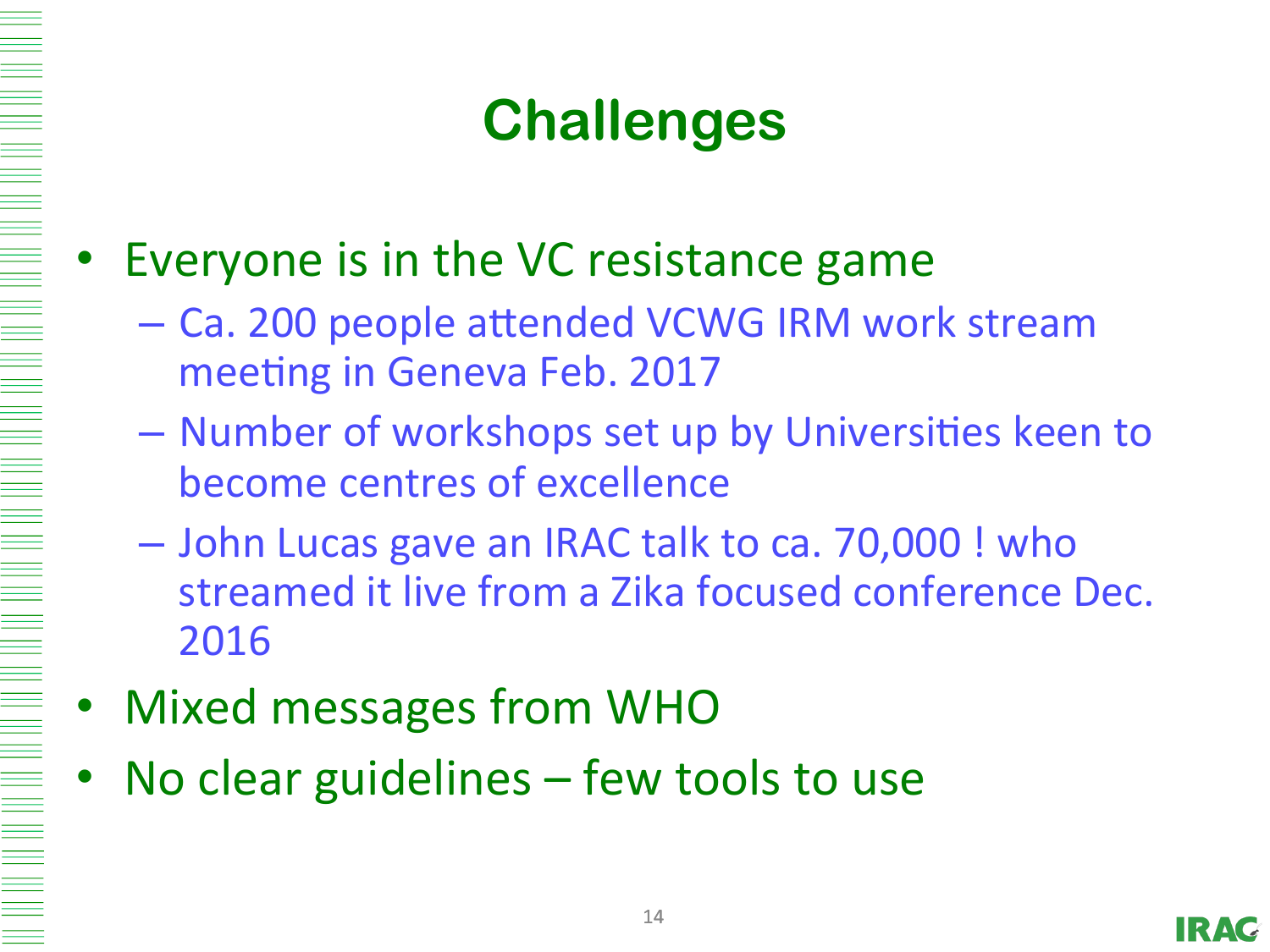# **Challenges**

- With many IR initiatives on going it is difficult to get everyone together for IRAC specific activities
- Focus of team is on VC, which takes energy away from other PH/hygiene pests
	- In large non-VC PH markets, users, regulators, and even industry, looks to academics for IRM guidance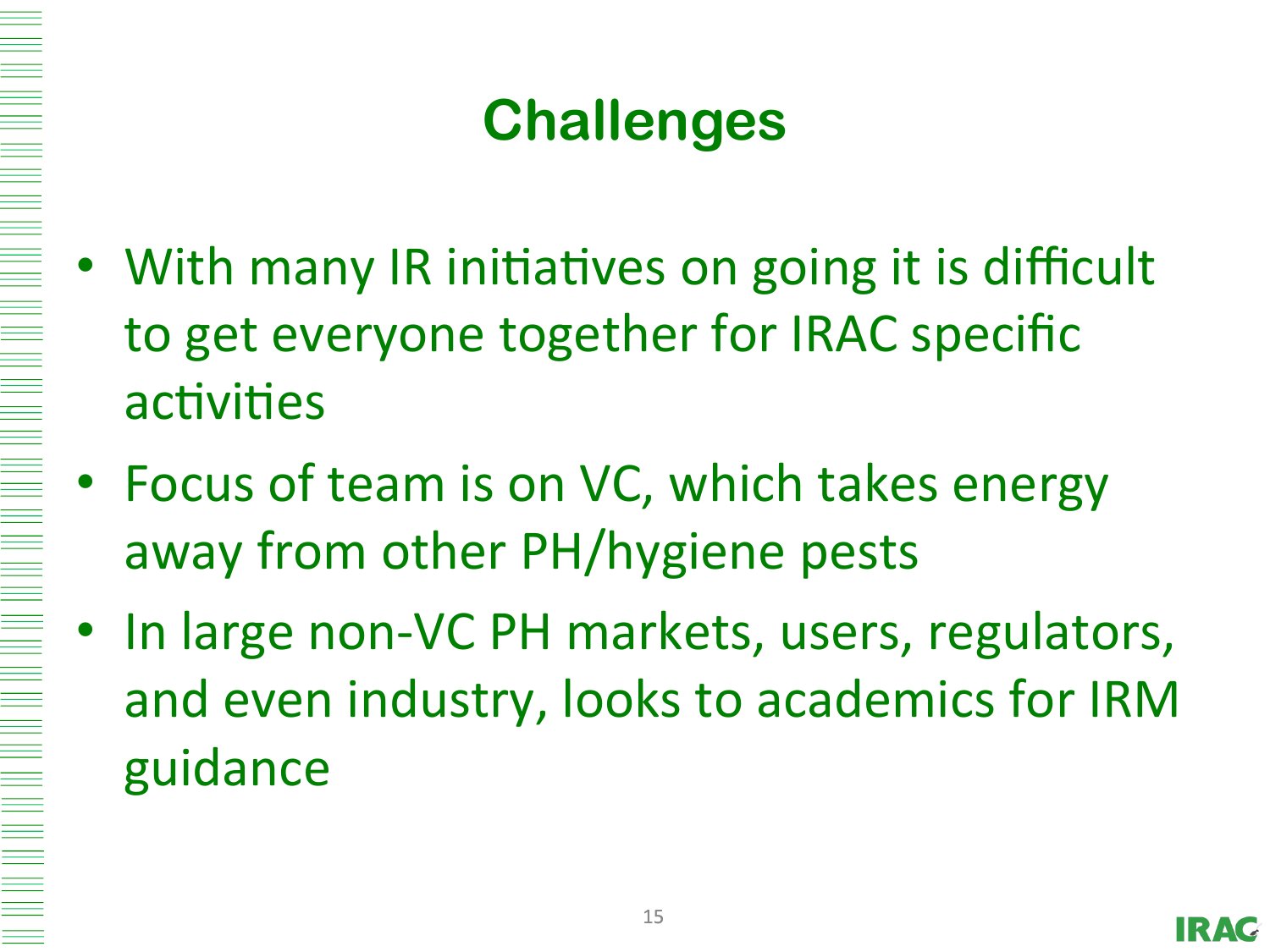# **Looking forward**

- IRAC PH team should ensure best practice IRM is widely promoted:
	- Lobbying
	- $-$  Education
	- Supporting research
	- Supporting appropriate initiatives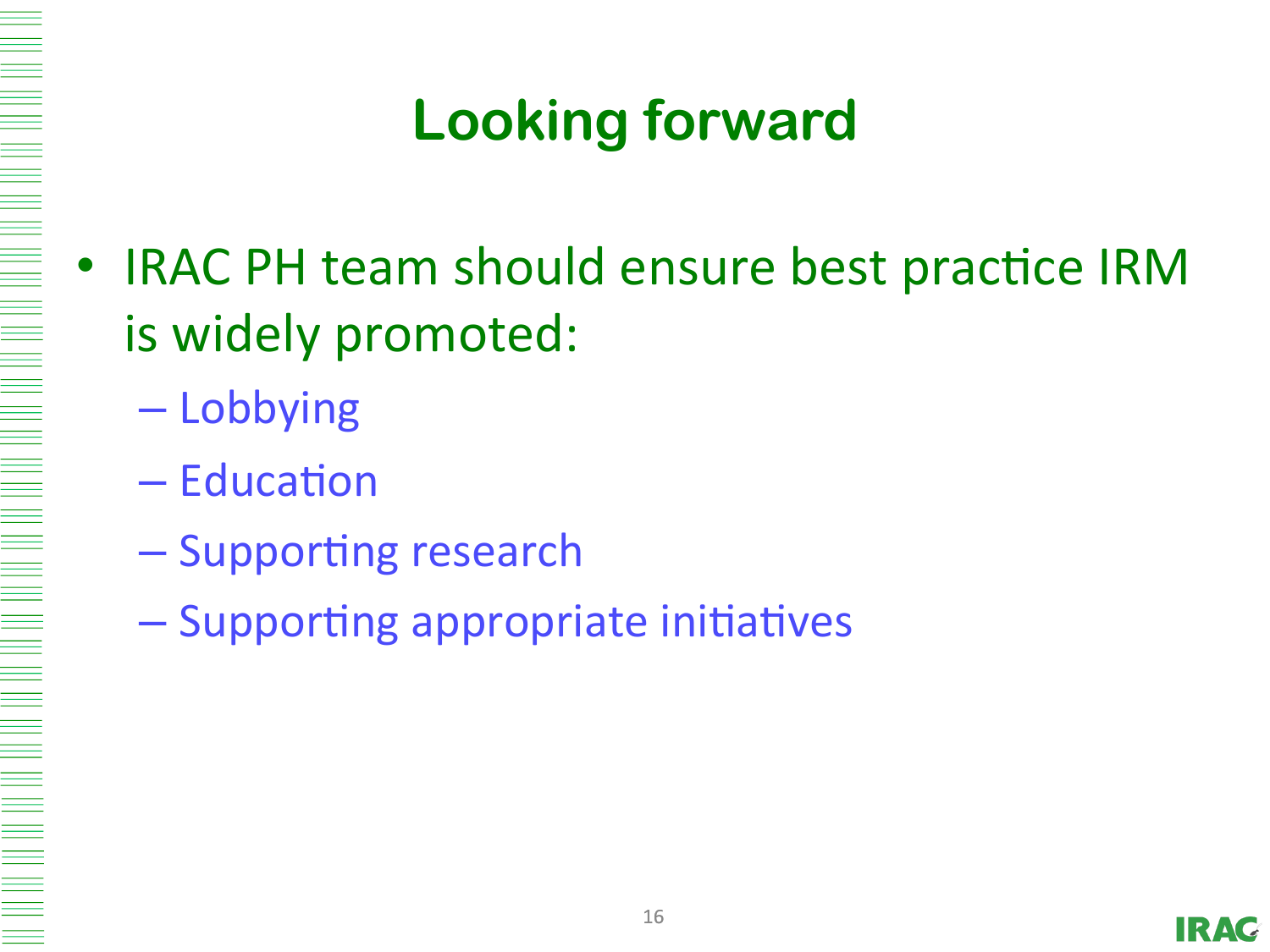# **Looking forward**

#### **Education**

- Supporting the RBM VCWG proposal to produce an IRM "MOOC" – Massive Open Online Course
	- A high quality training course with the aim of turning IRM theory into actionable practice
	- Open to, and free for, anyone, but target audience will be actively encouraged to study the course
	- Proposal supported by VCWG, a number of Universities and Schools of Public Health
	- Watch this space...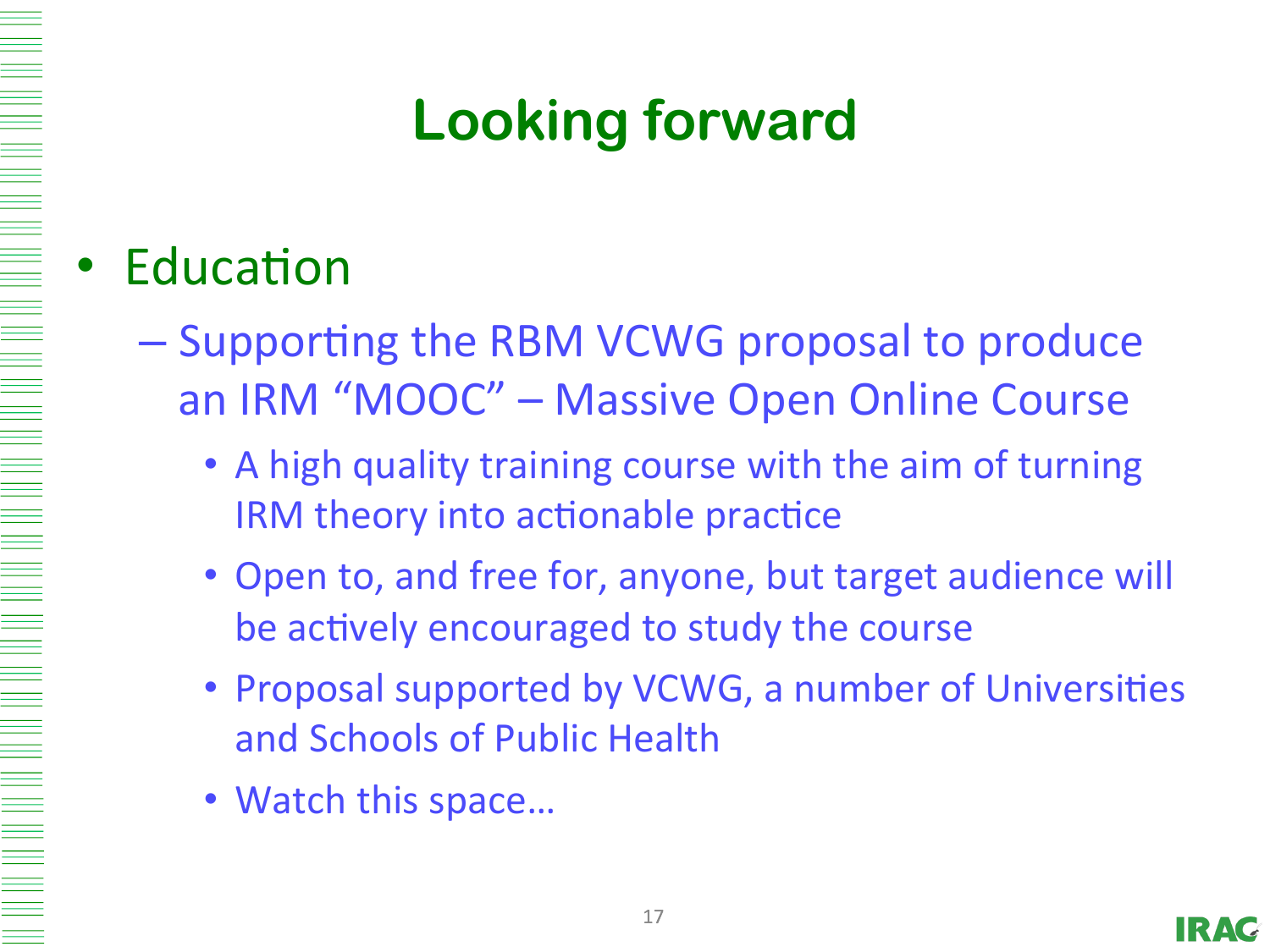# **Looking forward**

- IRM recommendations
	- Developing recommendations, susceptibility monitoring methods, etc., for new VC insecticides

#### **PH Face to Face meeting**

- July, Birmingham UK, day after the ICUP 2017
- Focus on Aedes mosquitoes
- Invited guest speaker/s